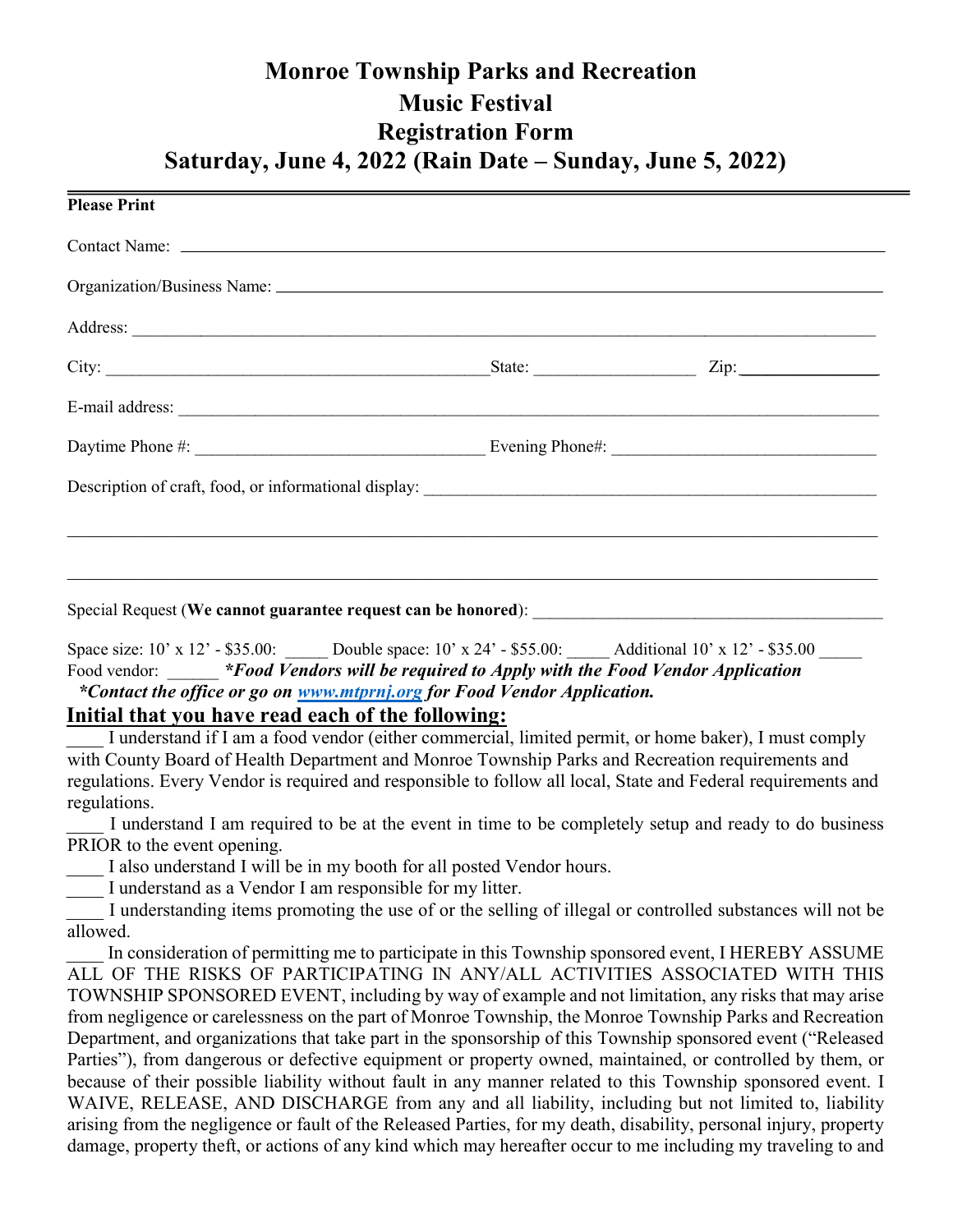from this Township sponsored event, THE FOLLOWING ENTITIES OR PERSONS: the Released Parties, and/or their directors, officers, employees, volunteers, representatives, and agents, and the Township sponsored event holders, sponsors, and volunteers. I FURTHER INDEMNIFY, HOLD HARMLESS, AND PROMISE NOT TO SUE the Released Parties, and/or their directors, officers, employees, volunteers, representatives, and agents, and the Township sponsored event holders, sponsors, and volunteers, from any and all liabilities or claims made as a result of participation in this Township sponsored event, whether caused by the negligence of the Released Parties or otherwise. Vendor participation accepted only on these conditions.

I acknowledge that the Released Parties and their directors, officers, volunteers, representatives, and agents are NOT responsible for the errors, omissions, acts, or failures to act of any party or entity conducting a specific activity on their behalf. I further acknowledge that the Released Parties accept no responsibility for damages or injuries sustained by Vendors. Vendor participation accepted only on these conditions.

I have read and understand the policies and regulations of this Township sponsored event. I agree to be responsible for my own items at all times and will hold Monroe Township harmless from any loss or damage that may occur or come to my property or myself from any cause while attending this event on June 4, 2022 or rain date June 5, 2022.

#### Initial only one of the following:

 $\overline{(1)}$  I hereby agree:<br>to be photograp

(1) to be photographed or interviewed for any and all Township publications, including but not limited to, press releases, bulletins, newsletters, brochures, videos, computer images and web pages;

(2) to waive, release and forever discharge any and all claims that I may have with respect to the use of said photograph by the Township of Monroe and their respective agents, servants, employees, officers, trustees, administrators and volunteers; and

(3) to indemnify, hold harmless, protect and defend the Township of Monroe and their respective agents, servants, employees, officers, trustees, administrators and volunteers, from any and all claims, losses, liabilities, damages, suits, fines, penalties, costs and expenses, including reasonable attorneys' fees, brought or incurred by or on behalf of any person whomsoever or entity whatsoever, arising out of or in any way connected with the said use of the aforementioned photograph by any person or entity.

OR

I do not agree to allow any interview or photograph to be published in any and all school publications, including but not limited to, press releases, bulletins, newsletters, brochures, videos, computer images, web pages.

Vendor's signature:

Where did you hear about us: Crafters Guide - Newspaper - Web - Channel 9 - Other

Make checks payable to: Monroe Township Return check and registration form to: Monroe Township Parks and Recreation 301 Blue Bell Road Williamstown, NJ 08094

Township contact number: Monroe Township Parks and Recreation (856) 728-1372 Office

| For Department use only:                     |                             |                    |
|----------------------------------------------|-----------------------------|--------------------|
| Date Received:                               | Number of Spaces Requested: |                    |
| Check or Money Order #                       | <b>Amount Received:</b>     |                    |
| Office (856) 728-1372                        |                             | Fax (856) 875-2202 |
| $abracarello(\partial)$ monroetownshipnj.org |                             | www.mtprnj.org     |

 $\_$  , and the contribution of the contribution of the contribution of the contribution of  $\mathcal{L}_\text{max}$